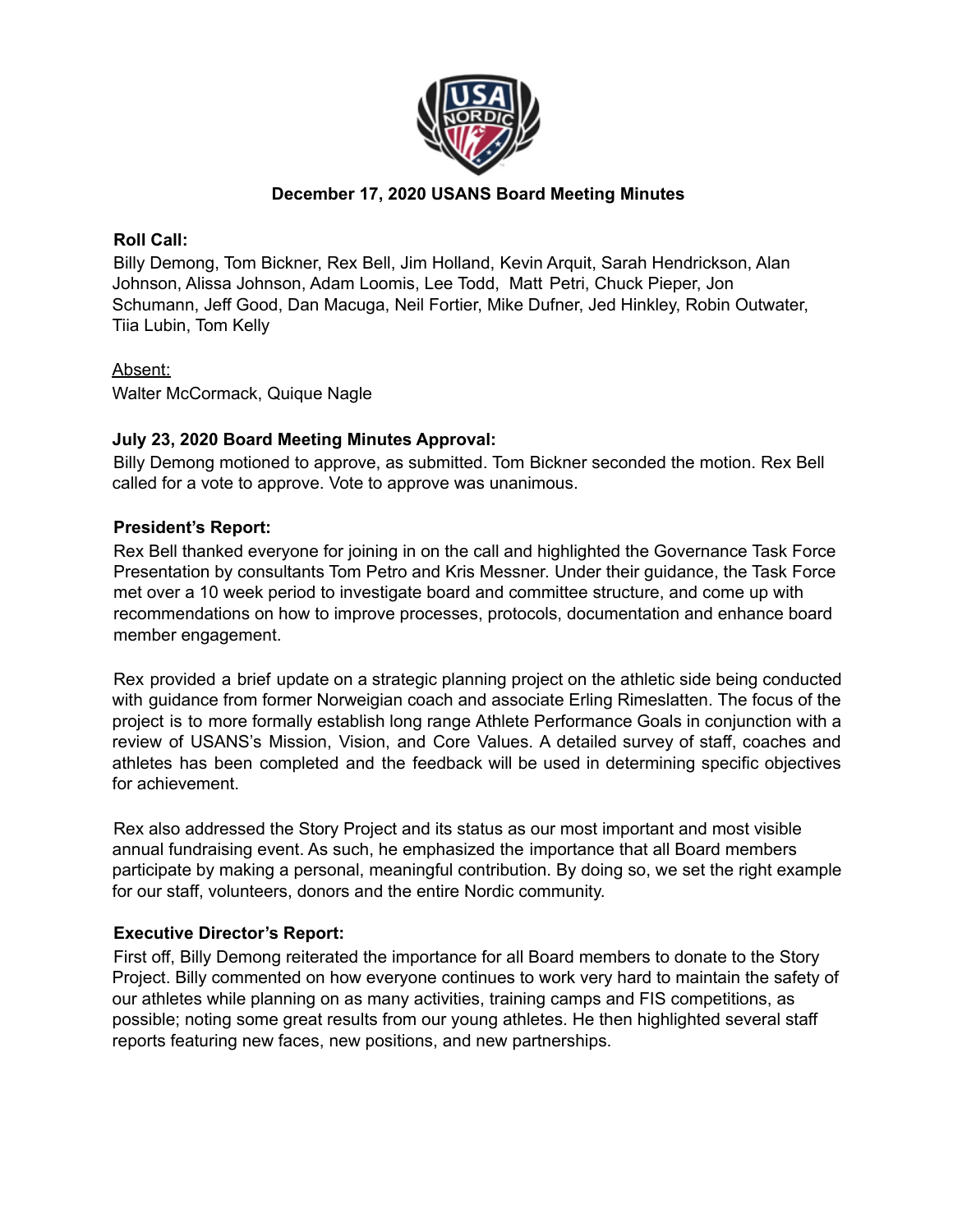## **Sponsorship Report:**

Billy introduced Neil Fortier, founder of consulting firm, THE DIFF, and asked Neil to remind and update people on our working relationship and partnership development efforts. Neil recounted THE DIFF entering into a formal relationship with USANS last year to advise on its internal strategy for building partnerships not only regionally, but nationally and internationally.

Neil explained the process involves mapping out potential new partners, outreach strategy, contact and follow up. Neil commented that we are starting to see positive results highlighted by a new partnership with Backcountry as Official Retailer, Licensed Gear and Apparel Supplier. Backcountry will serve as the official online retail store of licensed USA Nordic apparel and will provide USA Nordic athletes with official Backcountry attire. Both Billy Demong and Neil Fortier thanked Jim Holland for his help and support

Neil also shared a new east coast medical partnership with NYU, while still hunting for a west coast medical partner, and the renewal of partners USANA and Palantir. Moving forward, he said new partnership conversations over the next 4-6 months will be critical for USANS long term balance sheet development. Billy commented that we have a lot of prospects in the hopper and it is a pleasure to have Neil on the team.

Chuck Pieper cited his membership on the US Ski & Snowboard Foundation board and its extensive approach to donor profiling, including athletes and social platforms, and asked if USANS participates in this process. Billy Demong said no and quickly outlined our efforts. Chuck stated exposure would be taken to a whole new level and suggested that we put this possibility on the table for future exploration. Rex Bell thanked Chuck for his question and comments.

## **Athlete Report:**

Billy Demong introduced Jed Hinkley as USANS's new Sport Director. As Sport Director, Jed now oversees our entire athletic operations.

Jed Hinkley enthusiastically reported that our teams are off to a good start; that teams are competing in all disciplines at full quota and that we are traveling and competing in Europe while other countries are not able to at the moment. He shared that the athletes are confident and seem to be dealing with the pandemic challenges, both home and abroad, very well. He also shared that coaches are doing a great job adapting in addressing ever changing environments, COVID-19 testing and new challenges.

Jed noted the recent historic Women's Nordic Combined World Cup victory of Tara Geraghty-Moats in Ramsau, Austria, the strong showing of Nordic combined skiers Jasper Good and Niklas Malacinski (4th and 5th, respectively) in the first COC Cup competition in Park City, Utah, and the improved ski jumping performance of Anika Belshaw, Casey Larson, Decker Dean, Patrick Gasienica and Canadian McKenzie Boyd-Clowes

Moving forward, the emphasis is around planning how to host events and for our athletes to safely participate in as many competitions as possible.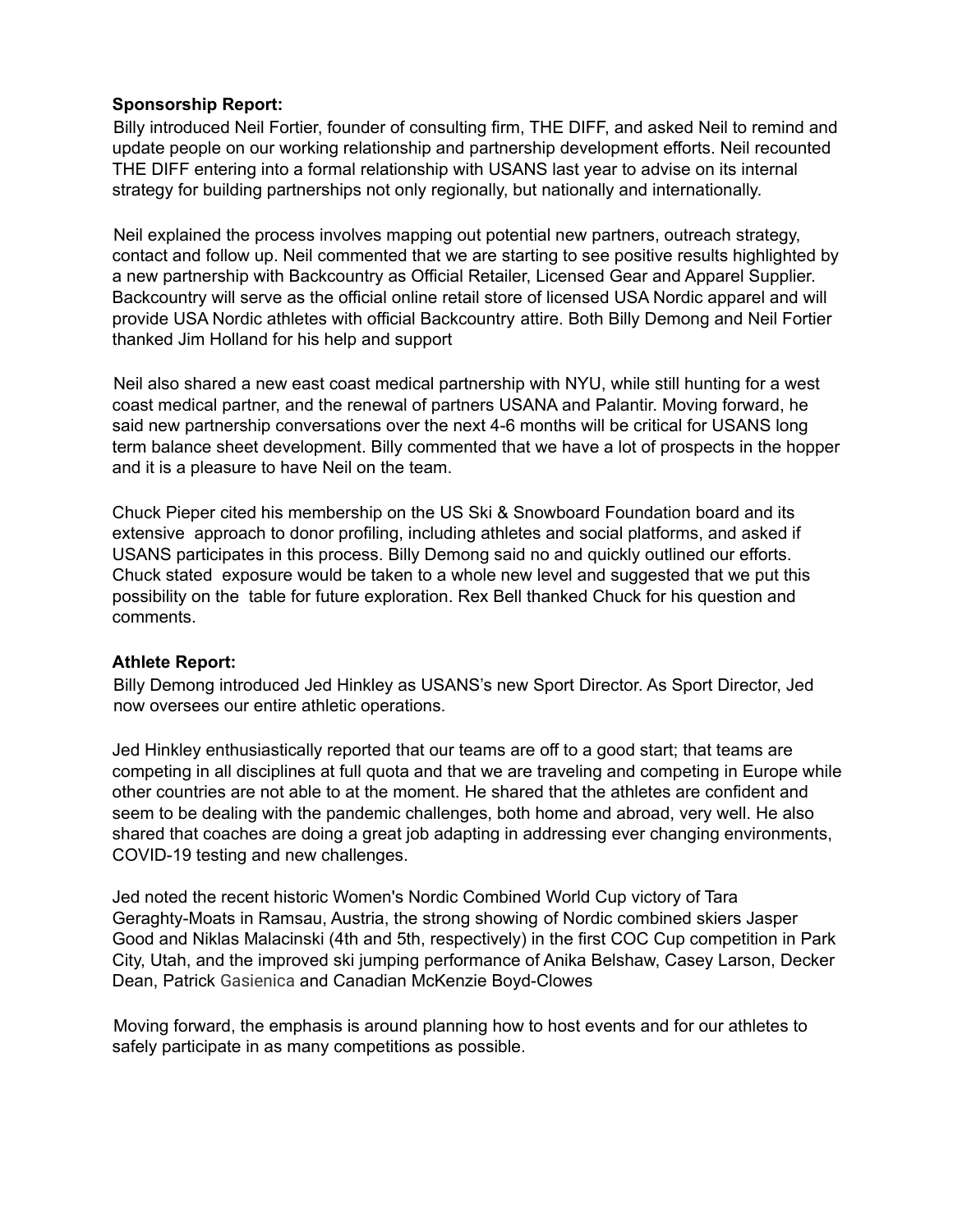# **Finance Report:**

Billy Demong introduced Financial Consultant, Mike Dufner and thanked Mike for his continued guidance. Mike walked through the 2020-2021 overall budget vs. actual numbers through November, 2020.

In summary, total revenue was off \$250K, but is expected to be made up in December's receipt of some committed amounts. Expenses are significantly under budget due to cancellation of events. As a result, the net loss is \$148K vs. a budget of \$178K. After a revised financial forecast, based on all known adjustments, total revenue is estimated to be slightly over \$2M with an estimated net loss of about \$30K (versus original \$60K profit) for the full fiscal year.

Highlights:

- Updated forecast based on 6-months actual and revised 6-month forecast
- PPP loan 100% forgiven- approximately \$65K
- IRS payroll tax liability resolved and paid
- 10% salary reduction for all staff and contractors
- Weekly calls with leadership to review cash flow forecast and update expectations
- Amex pay down over 12-months in progress
- Seeking new donations to maximize matching grant opportunity in progress
- USSA Funding amount/timing in progress
- Matching grant-pending
- Create rolling 12-month forecast for improved visibility is pending

# **Fundraising Report:**

Billy Demong introduced Grant Writer Tiia Libin. Tiia explained that, due to the pandemic, fundraising efforts have been challenging, at best. She said that we are keeping in touch with the fundraising community, but we have been sensitive with our asks given that most national foundations, government agencies and larger funding sources have focused much of their attention on giving to front line workers and racial justice organizations. She stated that we have remained flexible, adopted new strategies to continue essential fundraising efforts, maintained integrity with our asks and are planning a more aggressive fundraising strategy for 2021.

Initiatives/Events Highlighted:

- Updating contact database
- Online Springer Auction in place of actual event
- Fly Girls/Fly Guys summer camp secured grants from George and Dolores Dore Eccles Foundation and Women's Ski Jumping USA
- LivePCGivePC
- Sent out appeals to 2019 Steamboat Oktoberfest participants in place of physical fundraiser
- COC Event maximizing exposure for Utah Office Of Tourism/Life Elevated andSummit County Restaurant Tax grant. Gathering material for required reports.
- Annual report
- Story Project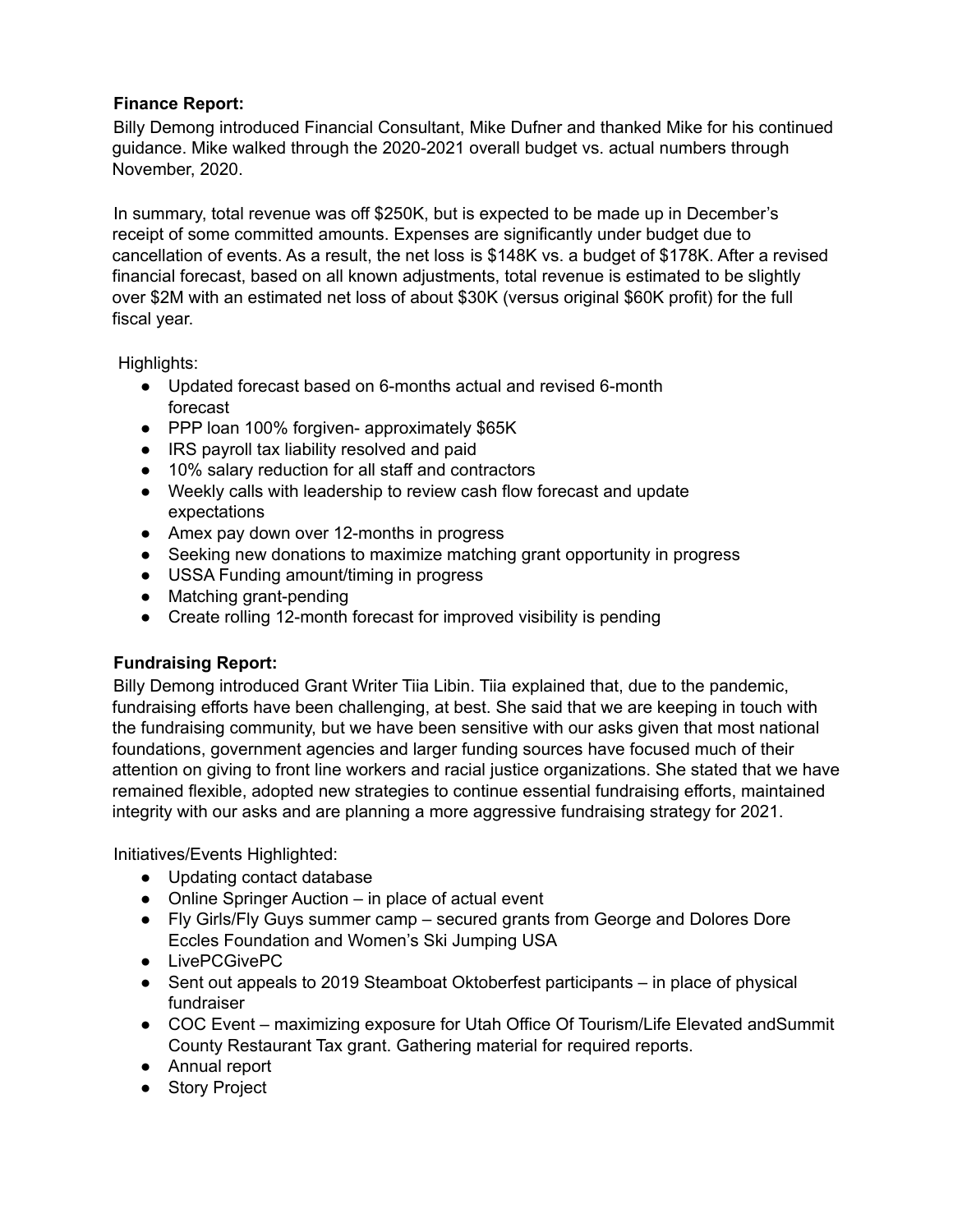- Year-end Thank you notes and annual appeal
- 2021 Fundraising pipeline planning
- 2021 Grant calendar planning

## **Communications Report:**

Billy Demong introduced Communications Consultant Tom Kelly. Billy cited Tom's background within our community and history with US Ski & Snowboard. Billy noted that most recently Tom has been assisting us with public relations planning, podcasts, live streaming and working with Neil Fortier on partnership solicitation efforts.

Tom explained that he was originally retained to provide counsel to the organization and to mentor its communications manager, Ben Berend. With Ben's departure, Tom noted his role is changing to working more hands-on, providing guidance on how to upgrade the USA Nordic communications infrastructure and counsel on enhancing the public image of the organization.

Initiatives highlighted:

- Organizational and project messaging
- Brand look and feel
- Communications infrastructure development and management
- Communications audiences
- Voice, look and feel of communications channels
- Strategic engagement with news media

## Present key focus areas outlined:

Team Meeting Structure

● Formalize a more agenda-driven, efficient weekly team meeting process with a focus on athletics and the supporting business infrastructure. System is now in place and already positively impacts internal communications.

Stakeholder Database

● Rebuild the existing stakeholder database to be more efficient and allow for more targeted communications. The rebuild is well underway with key stakeholder groups added or integrated into a new system using MailChimp.

Strategic Social Media

● Establish a more strategic approach to social media through engagement with a knowledgeable professional. Recruited contractor who has been in place since late November, with a noticeably more professional and strategic presence building.

Digital Channel Structure

● We will be looking at the USA Nordic digital channel structure – presently Facebook, Instagram,Twitter and YouTube. The first three have a static structure and will benefit from more strategic posting. YouTube, however, needs some facelifting to establish better internal channel structure. We will do that over the course of the season.

Photography Access

● To implement a better social media strategy, promote partners and tell the USA Nordic story, we need greater access to photography. We have now contracted with NordicFocus, the leading global nordic photo agency, for access to photography from all World Cups. We are also contracting with a European photographer to do select photo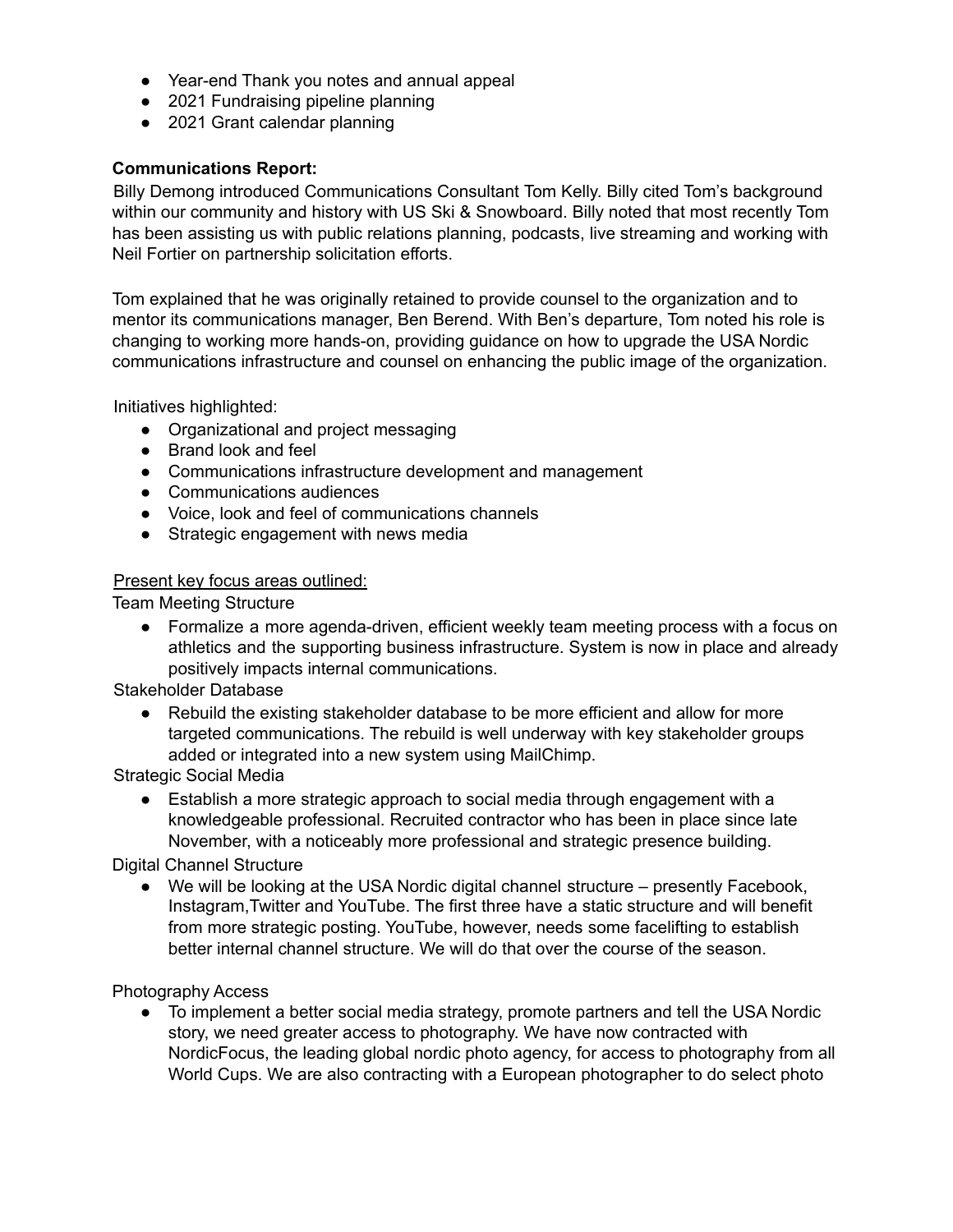shoots, beginning in Ramsau this month to give us access to lifestyle and sponsor images.

Recommended Future Initiatives:

USANordic.org

● Website is in need of a rebuild. I recommend this be undertaken in spring/summer 2021. Photo Archive

• While some cloud systems are in place now, USA Nordic could greatly benefit from an organized, professional photo archive.

Athlete/Staff Training

● How athlete and staff training in how to better tell their story and the organization's story

Dan Macuga suggest we look at ways to grow athlete social platforms on Backcountry and USANA audiences

**Governance Task Force Presentation:** Consultants Tom Petro and Kris Messner, 1867 Capital Partners.

Tom Petro began the presentation by outlining the formation of the USANS Task Force, consisting of Rex Bell, Tom Bickner, Matt Petri and Robin Outwater, in the summer of 2020. The objective was to enhance core governance practices and documentation. The goal is to better position USANS for growth with a strong, focused, board and support paid staff.

The scope of work consisted of a board self-assessment survey and the development of 7 deliverables:

- 1. Board Member Skills Review
	- Proposed skill sets for Board
	- Assessment tool completed by current Board members
	- Identification of current Board skill and resource strengths and gaps
- 2. Update of Board Charters
	- Refined Board responsibilities
	- Added individual Board member responsibilities
- 3. Proposed Committee Structure and Charters
	- Proposed Committee service expectations
	- Revised charters for Executive, Finance, Government/Nominating; and Fundraising/Events Committees (not Sport Committee / subcommittees)
- 4. Proposed terms for Board, Officers, and Committee Chairs
- 5. Board member Development
	- Recruitment, selection and on-boarding process
- 6. Implementation Plan
	- Transition into new Officer rotation
	- Immediate recruiting needs
- 7. Annual Board and Committee Effectiveness Assessment Tool
	- Survey used for initial assessment to be modified, as needed

Kris Messner led discussions on key findings from the survey, USANS governance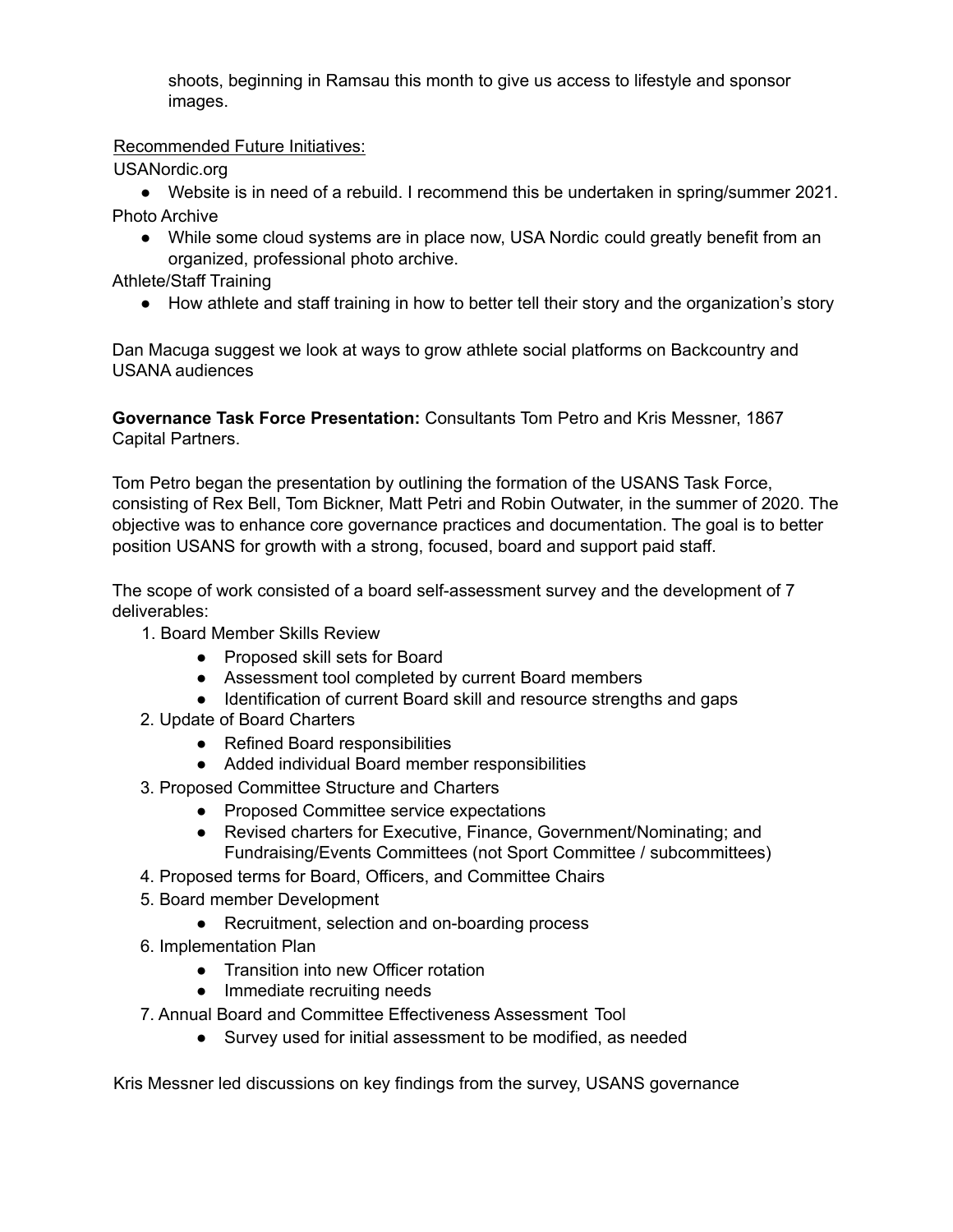responsibilities and perceived top priorities. Regarding priorities, Chuck Pieper asked what did people think was the strategic priority today? Kris responded to create a Vision, what we need to do to achieve it and separate the work stream. In addition, Kris and Tom broke down the duties and responsibilities of the Board, respective committees structures, revenue sources and accountability, proposed Board and Officer terms, service expectations of all bBoard members and enhanced Board member recruitment and on-boarding processes.

Jeff Good expressed concern over spreading Billy Demong too thin through multiple committee assignments. Billy echoed that we should try our best to spread individual committee membership out. Kris Messner explained the importance of Billy's participation and role on respective committees and for us to provide meaningful committee work for interested members.

Tom and Kris acknowledged that this presentation provided a lot for people to digest. Rex Bell asked all Board members to take time to review all of the presentation documentation and said that Board approval of the following will be requested electronically in a few weeks:

- Board of Directors Charter
- Executive Committee Charter
- Finance Committee Charter
- Governance and Nominating Committee Charter
- Fundraising and Events Committee Charter
- Officer Rotation Plan and Officer Titles
- Board Member Recruitment and Development Plan
- Implementation Plan

Tom Petro and Kris Messner concluded their presentation by saying it was a pleasure and a privilege to work with the Task Force on this project. Tom Bickner, Rex Bell and Billy Demong thanked them for their guidance.

#### **Old Business:**

Interim Governance and Nominating Committee Chair Robin Outwater reminded the Board that the terms of Board members Sarah Hendrickson, Kevin Arquit, Jeff Good, Jon Schumann and Lee Todd expire at the end of this year. Lee Todd confirmed that he would like to step off the Board at time. Robin Outwater will reach out to each Board member to confirm their interest in remaining on the Board.

#### **New Business:**

Robin Outwater will reach out to all Board members, via email, to get their response to proposed new governance practices and documentation developed by the Task Force; specifically regarding Board Member nominations, Officer Nominations, Committee Leadership and Committee membership. Responses are requested no later than January 15, 2021.

Rex Bell thanked everyone for their attention and welcomed individual feedback. Chuck Pieper commented that the Governance Task Force work was quite the gift and an artful way for Rex Bell to pass the baton on to the next leader of the Board. Billy Demong requested that we discuss board make up at a future time.

#### **Meeting Adjournment:**